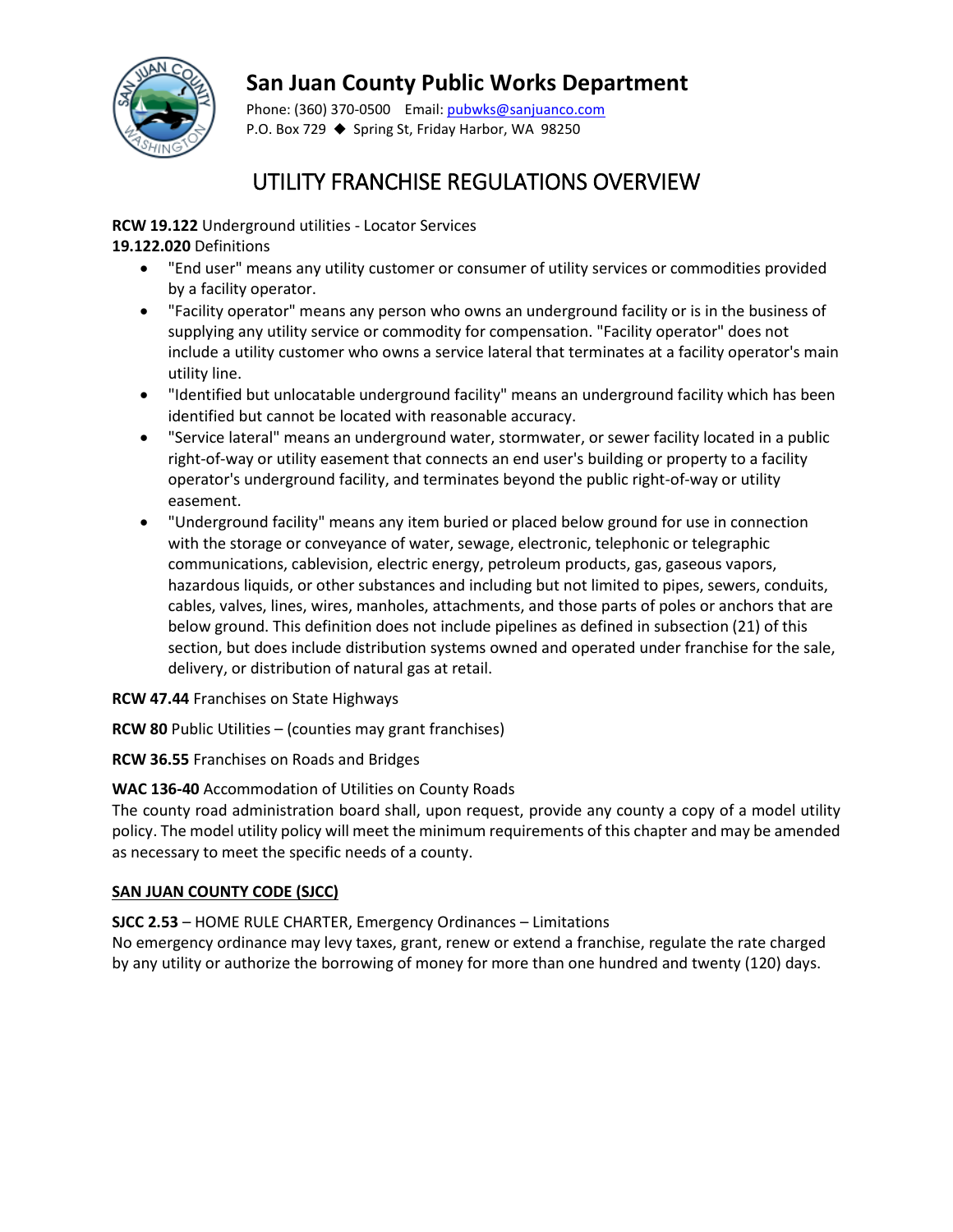# UTILITY FRANCHISE REGULATIONS OVERVIEW

**SJCC 8.06.240** Design report approval for Group B water systems

- 6. A system design that complies with the requirements under WAC 246-291-200 including, but not limited to:
	- o Drawings of each project component, including: i. Location; ii. Orientation; iii. Size; and
	- $\circ$  iv. Easements for:<br>Euture acc
		- Future access and maintenance of distribution system pipelines located on private property, or franchise agreements necessary for distribution system pipelines located within public right-of-way;

**SJCC 12.04** County Road Excavations – (Permit Required)

**SJCC 12.16** Accommodation of Utilities on County Road Right-of-Way

### **SJCC 12.16.110** Application

• A. This policy shall apply to all franchises and permits issued pursuant to RCW 80.32.010, 80.36.040 and Chapter 36.55 RCW, to all public and private utilities, and to all installation and relocation of utilities within the County road right-of-way, including but not limited to electric power, telephone, television, telegraph, communication, water, gas, all petroleum products, steam, chemicals, sewage, drainage, irrigation and similar pipes, lines or cables.

### **SJCC 12.16.130** Definitions

- "Franchise" means an occupancy and use document granted by the County required for occupancy of road rights-of-way in accordance with Chapter[s 36.55](http://www.codepublishing.com/cgi-bin/rcw.pl?cite=36.55) an[d 80.32](http://www.codepublishing.com/cgi-bin/rcw.pl?cite=80.32) RCW.
- "Permit" means a document issued under the authority of (1) the County engineer (or public works director) and/or (2) a franchise granted by the County's legislative authority. The permit provides specific requirements and conditions for specific utility work at specific locations within the right-of-way.
- "Permittee" means any person or legal entity who has applied for or been granted a utility installation permit and any successors and assignees of the legal rights of such person or entity affected by such a permit.
- "Private lines" means privately owned, operated and maintained utility facilities devoted exclusively to the use of the owner.

**SJCC 12.16.140** General conditions and requirements.

- B. 4. Granting of a franchise or permit shall not imply or be construed to mean the County shall be responsible for the design, construction, or operation of the facility or for public safety during the facility's installation, operation or maintenance.
- D. 1. Existing underground **utilities** on County road right-of-way may be removed or relocated when road work funded by the County would disturb the existing underground utility. All such removal or relocation shall be at the sole expense of the owning **utility**, and all work must be accomplished by the same permitting process as for new installations.

### **SJCC 12.16.150** Permits

• General Requirements.

1. A written permit will be required for occupancy of road right-of-way by all utility facilities, including private lines. No facility shall be used for other than the purpose stated, unless written approval is granted by the County.

• 5. All utility work within County road right-of-way, unless otherwise authorized by a franchisee, requires a written permit.